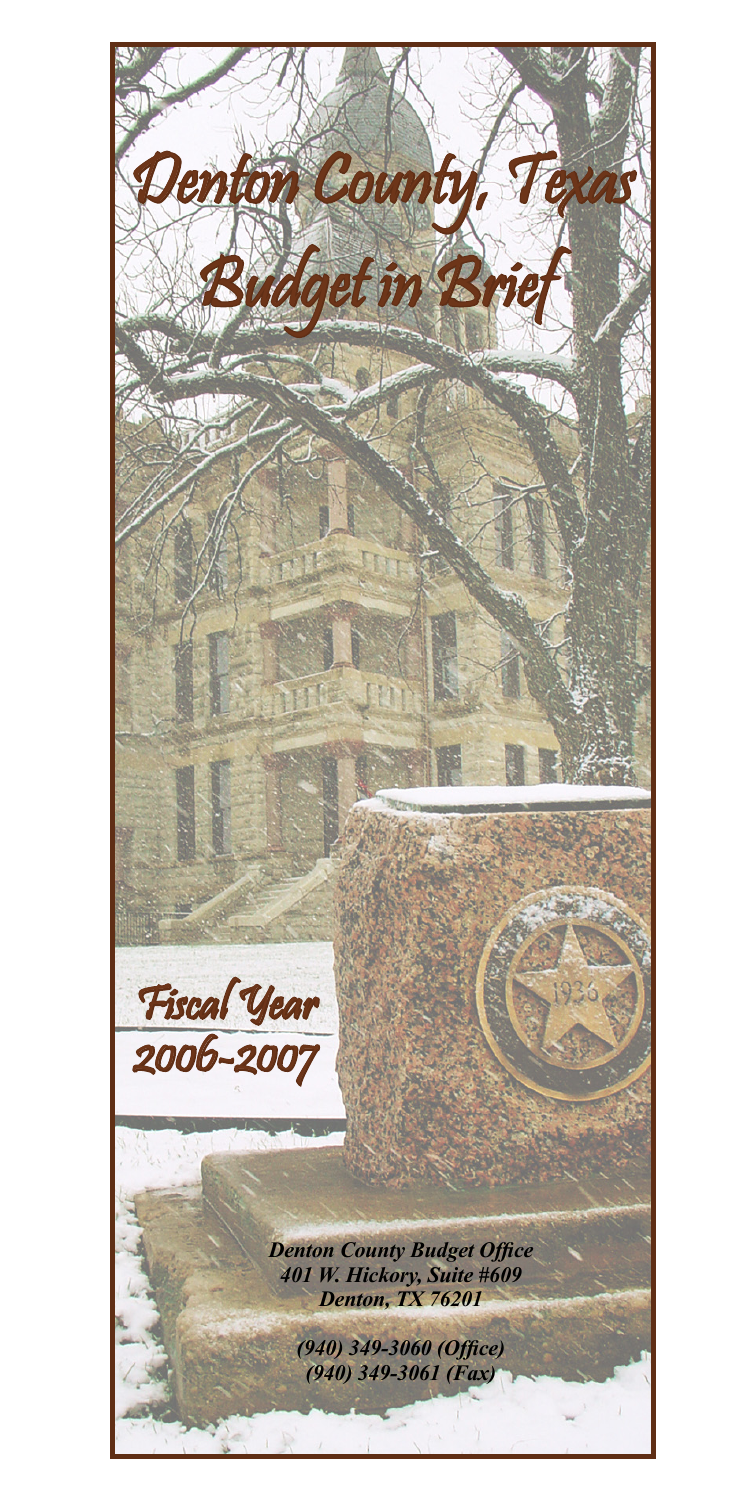# **DENTON COUNTY ORGANIZATION**



# **Commissioners Court**

| Official              | Name                   | Telephone    |
|-----------------------|------------------------|--------------|
| County Judge          | Mary Horn              | 940.349.2820 |
| Commissioner, Pct. #1 | Cynthia White          | 940.349.2810 |
| Commissioner, Pct. #2 | Sandy Jacobs           | 972.434.7140 |
| Commissioner, Pct. #3 | <b>Bobbie Mitchell</b> | 972.434.4780 |
| Commissioner, Pct. #4 | Jim Carter             | 940.349.2801 |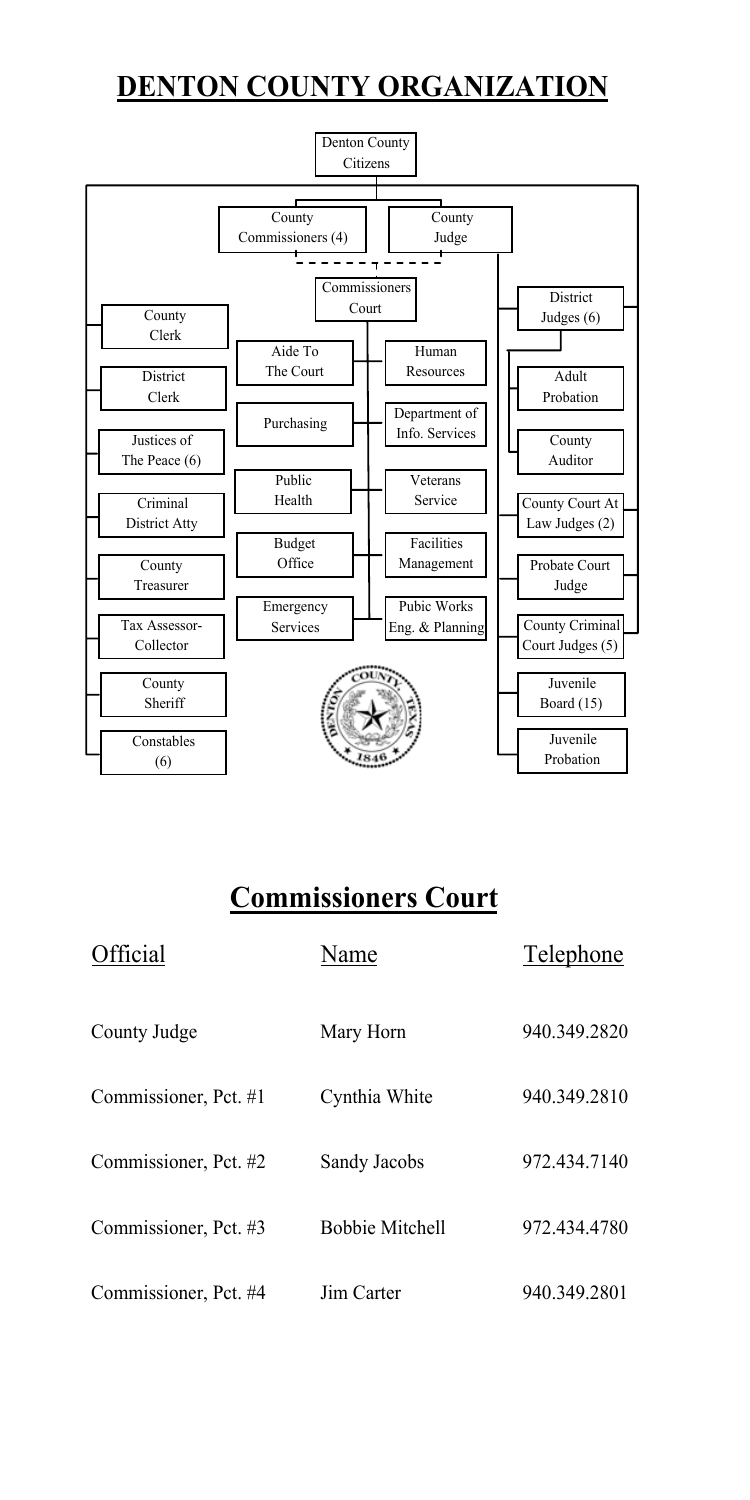### **FY 2006-2007 ORGANIZATIONAL GOALS**

#### *• OUR MISSION •*

Denton County will be recognized as the leader in local government through its excellent service to citizens and quality workforce. We will carry out our duties by respecting citizens, maintaining fiscal responsibility, demonstrating accountability, and fairly and equitably allocating resources.

#### *• OUR PURPOSE •*

Ultimately, it is Commissioners Court who through the budget and planning process, must balance limited fiscal resources with needs identified by the citizens, requirements of other elected officials and departments, state and federal mandates, and their own values.

#### *• OUR GOALS •*

The following primary goals of the county which were established by the Commissioners Court form an outline for county departments to follow. Achievement of these goals is essential for Denton County to remain an effective instrument in public life in the coming decades.

- *•* Remaining fiscally responsible and conservative
- Pro-actively planning for change and growth
- Maintaining the highest level of safety and security for our citizens
- Aggressively pursue maintaining the lowest possible tax rate
- Preserving and upgrading the public infrastructure
- Developing economic and industrial growth
- Maintaining a stable, high quality workforce
- Providing support for mobility and transportation needs in the county
- Providing an effective and efficient judicial/legal system to serve the citizens
- Retaining and expanding partnerships to improve the health of citizens
- Fulfilling legislative obligations
- *•* Developing long-range strategic plans
- *•* Preserving an adequate fund balance
- *•* Enhancing e-government solutions and technologies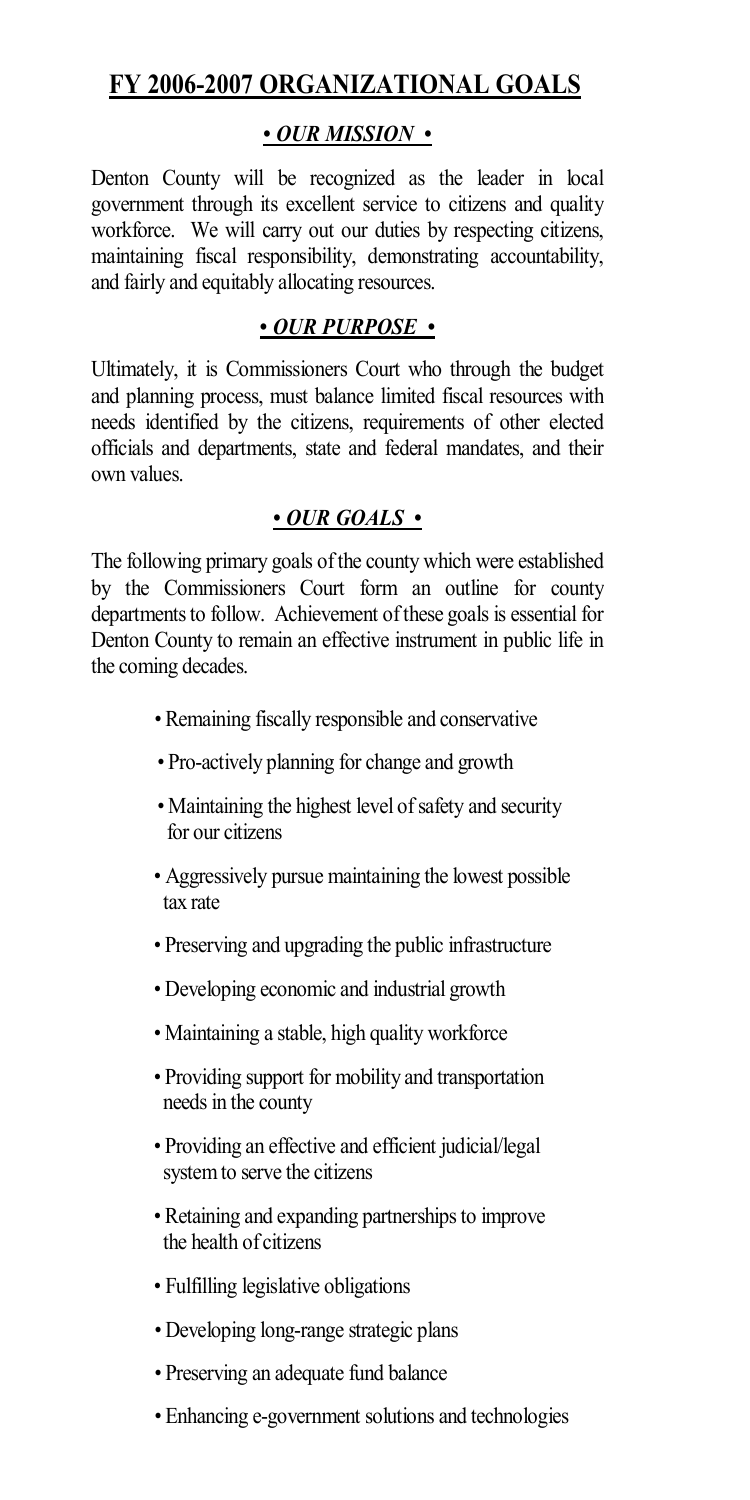### **DENTON COUNTY DEMOGRAPHICS**

| Officials Elected by Vote of the People      | 37    |
|----------------------------------------------|-------|
| County Employees (including Grant positions) | 1.419 |
| Organized School Districts in the County     | 17    |
| Incorporated Municipalities in the County    | 40    |
| Area in Square Miles                         | 911   |

| <b>Denton County Population Growth</b> |             |             |  |  |
|----------------------------------------|-------------|-------------|--|--|
| Year                                   | Population* | % of Change |  |  |
| 1960                                   | 47,432      |             |  |  |
| 1970                                   | 75,633      | 59.46%      |  |  |
| 1980                                   | 143,126     | 89.24%      |  |  |
| 1990                                   | 273,525     | 91.11%      |  |  |
| 2000                                   | 432,976     | 58.29%      |  |  |
| 2006                                   | 578,500     | 33.61%      |  |  |

\* Sources: 1960-2000, U. S. Census Bureau; 2000, NCTCOG Population Estimate, 01-01-06.

| <b>Leading Employers in Denton County*</b> |               |  |  |
|--------------------------------------------|---------------|--|--|
| Employer                                   | $#$ Employees |  |  |
| University of North Texas                  | 7,719         |  |  |
| Lewisville Ind. School Dist.               | 5,556         |  |  |
| Denton Independent School Dist.            | 2,461         |  |  |
| American Airlines                          | 2,381         |  |  |
| Vista Ridge Mall                           | 2,288         |  |  |
| Peterbilt Motors                           | 2,000         |  |  |
| Golden Triangle Mall                       | 1,676         |  |  |
| Denton State School                        | 1,450         |  |  |
| Denton County                              | 1,419         |  |  |
| Centex Home Equity Phase I & II            | 1,400         |  |  |
| Xerox Corporation                          | 1,381         |  |  |
| City of Denton                             | 1,300         |  |  |
| Texas Womans University                    | 1,129         |  |  |
| Denton Regional Medical Center             | 850           |  |  |
| Medical Center of Lewisville               | 800           |  |  |
| Wal-Mart                                   | 800           |  |  |
| <b>FEMA</b>                                | 750           |  |  |
| Presbyterian Hospital of Denton            | 750           |  |  |
| Sysco                                      | 750           |  |  |
| <b>Federal Express</b>                     | 730           |  |  |

\* Sources: Denton County Economic Development.

| State of Texas | <b>United States</b> |
|----------------|----------------------|
| 4.80%          | $4.60\%$             |
|                |                      |

\* Seasonally adjusted;annual/YTD averages; sources: Bureau of Labor Statistics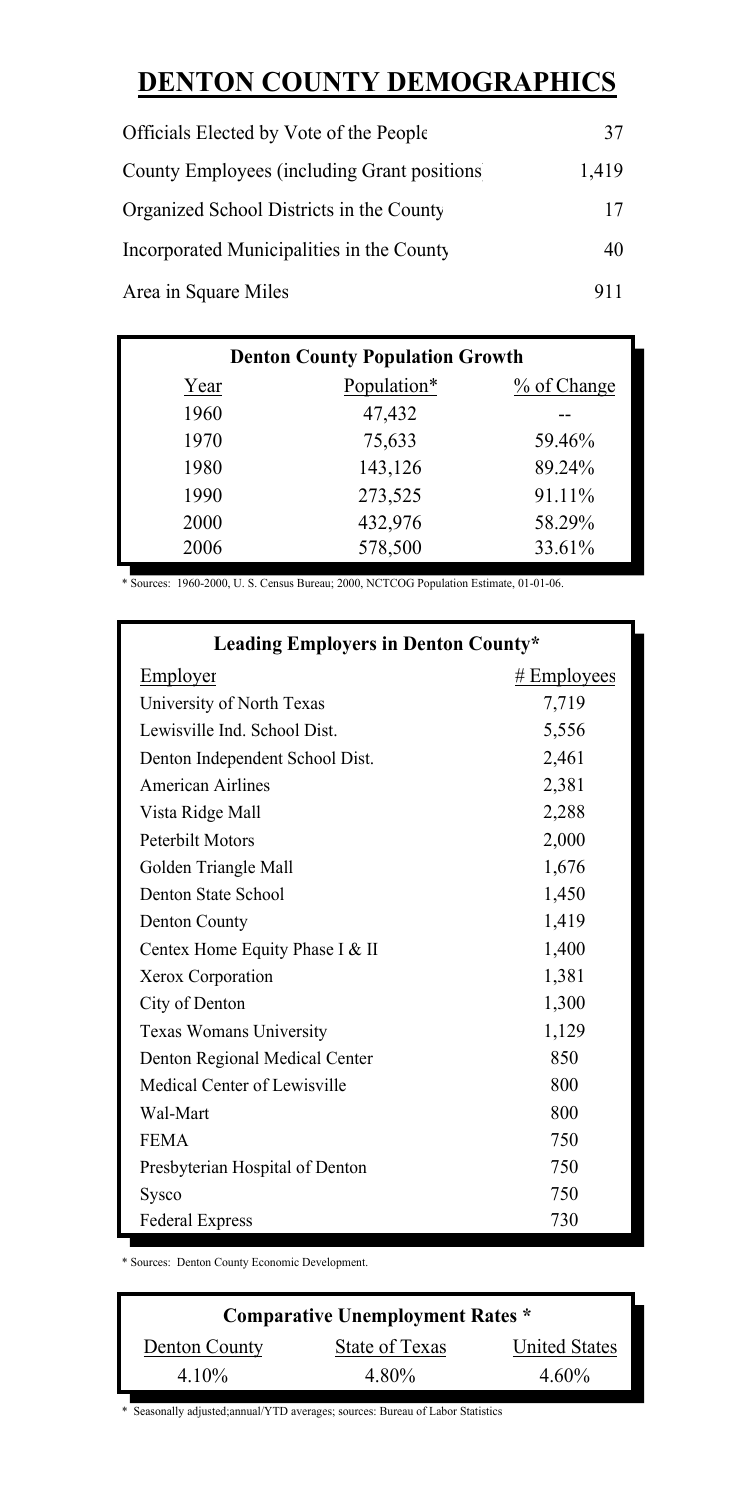# **EMPLOYEE HISTORY**



# **EMPLOYEE SUMMARY BY FUNCTION**

#### **Total Number of Employees: 1,419**



| <b>Total Number of Employees by Function</b> |       |                      |       |  |
|----------------------------------------------|-------|----------------------|-------|--|
| General Admin.                               | 168.5 | <b>Public Safety</b> | 750.5 |  |
| Judicial                                     | 126.5 | Conservation         | 9.0   |  |
| Legal                                        | 117.0 | Road & Bridge        | 81.0  |  |
| Financial                                    | 81.5  | Public Health        | 55.0  |  |
| <b>Public Facilities</b>                     | 30.0  |                      |       |  |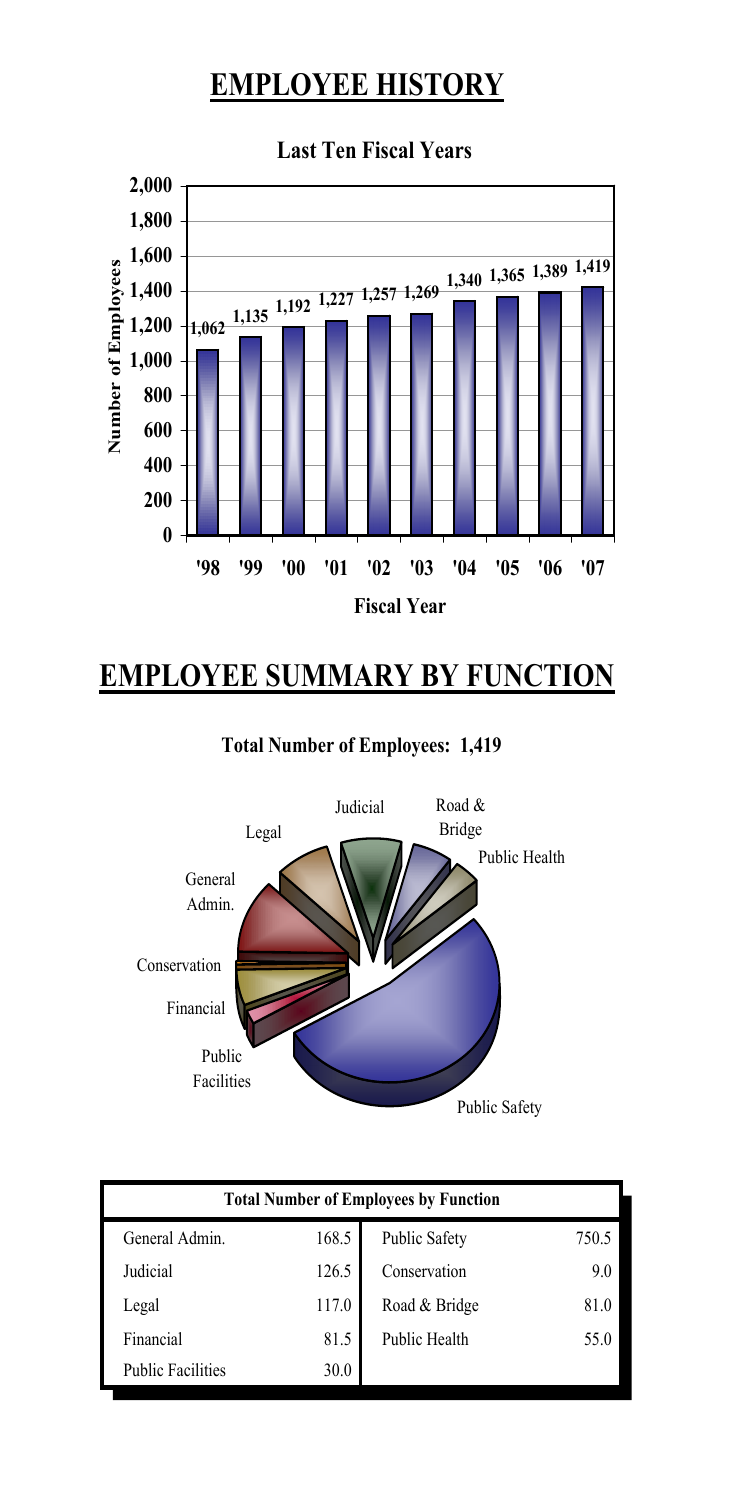### **PROPERTY TAX ANALYSIS**

#### **Property Tax Analysis For the Average \$182,847 Home in Tax Year 2006**



County taxes for FY 2005-2006 on a \$173,083 home, which was the county average, were \$426.61 based on the adopted tax rate of .24648¢ per \$100 valuation.

Evaluations by the Denton Central Appraisal District on existing property increased by an average of 5.6% for FY 2007. A home valued at \$173,083 would have, on an average, a current value of \$182,847.

County taxes for FY 2006-2007 on the same house would be \$424.06 based on the property tax rate of .23192 $\ell$  per \$100 valuation.

If the valuation on your home was \$173,083 in FY 2005-2006 and remained the same in 2006-2007, county taxes on your home would be \$401.41, which is a decrease of \$25.20 per year. If your appraisal increased by approximately 5.6%, taxes will decrease by \$2.55 per year or \$0.21 per month in 2006-2007.

Changes in an individual taxpayer's county taxes are dependent on the specific change in property evaluation. The above figures are presented for comparison purposes.





\* This chart reflects the actual adopted tax rates based on the tax year.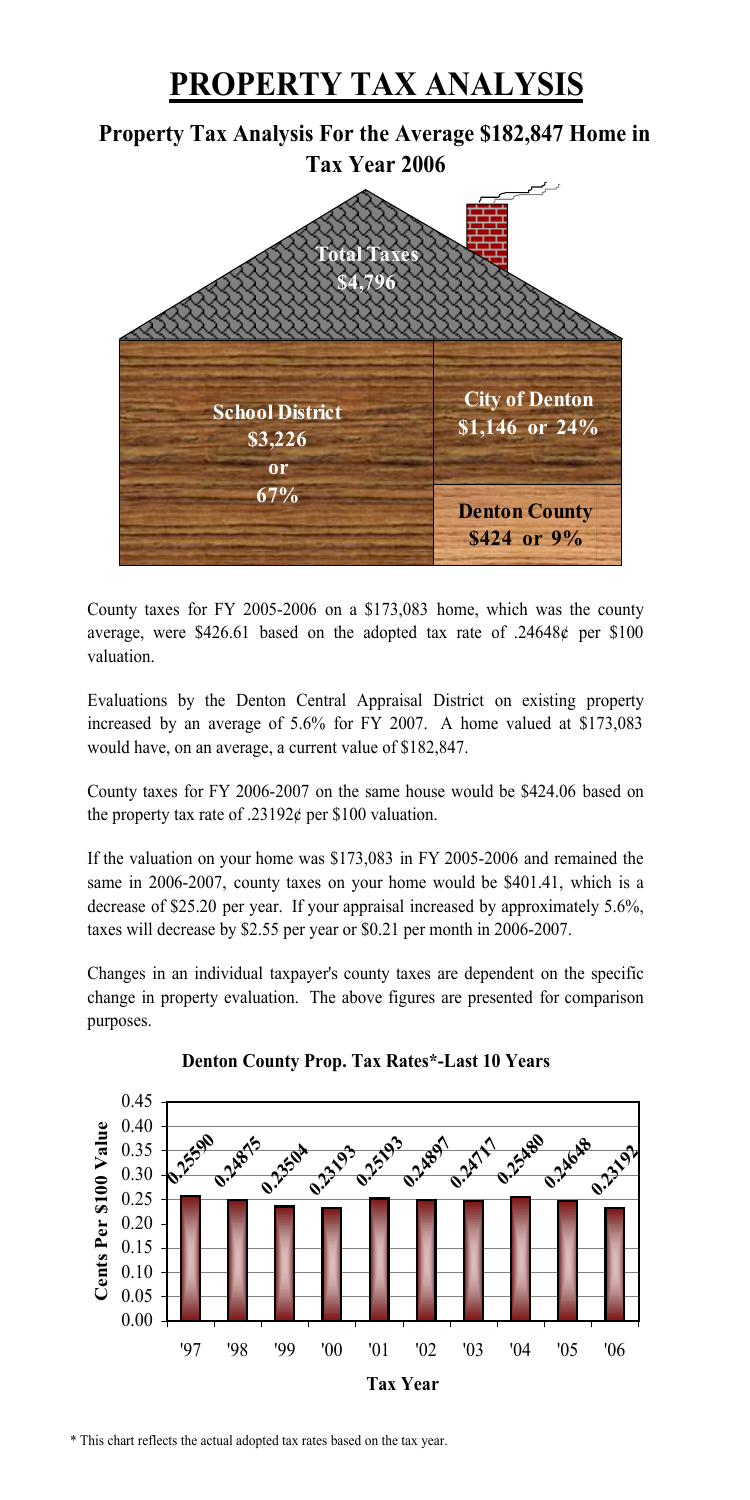### **REVENUES BY FUNCTION**

|                         | FY 2004-05    | FY 2005-06    | FY 2006-07    |
|-------------------------|---------------|---------------|---------------|
| Function                | Actual        | Estimates     | <b>Budget</b> |
| <b>Ad Valorem Taxes</b> | \$93,082,213  | \$98,236,100  | \$99,751,213  |
| Fees of Office          | \$11,953,573  | \$14,653,300  | \$14,626,500  |
| Fines                   | \$3,990,834   | \$3,885,000   | \$4,045,000   |
| Intergovernmental       | \$12,509,491  | \$16,926,679  | \$10,591,297  |
| Auto Registration       | \$7,194,834   | \$7,704,500   | \$7,905,000   |
| Miscellaneous           | \$3,818,444   | \$2,127,110   | \$2,001,407   |
| Interest                | \$1,352,539   | \$2,204,300   | \$2,170,550   |
| Fund Balance*           | \$0           | \$0           | \$9,358,466   |
| <b>TOTALS</b>           | \$133,901,928 | \$145,736,989 | \$150,449,433 |

#### **FY 2007 Budget - Total Comparative Revenues**



### **EXPENDITURES BY FUNCTION FY 2007 Budget - Total Comparative Expenditures**

|                                                                                        | FY 2004-05    | FY 2005-06    | FY 2006-07    |  |
|----------------------------------------------------------------------------------------|---------------|---------------|---------------|--|
| Function                                                                               | Actual        | Estimates     | <b>Budget</b> |  |
| General Admin.                                                                         | \$14,888,023  | \$18,131,665  | \$20,494,593  |  |
| Judicial                                                                               | \$13,571,073  | \$13,911,809  | \$14,905,066  |  |
| Legal                                                                                  | \$9,426,791   | \$9,485,286   | \$10,373,018  |  |
| Financial                                                                              | \$4,592,659   | \$4,793,578   | \$5,368,173   |  |
| Facilities                                                                             | \$6,064,423   | \$7,163,212   | \$11,052,078  |  |
| <b>Public Safety</b>                                                                   | \$44,003,115  | \$49,072,871  | \$50,021,266  |  |
| Road and Bridge                                                                        | \$7,011,026   | \$9,730,036   | \$9,608,561   |  |
| Health and Welfare                                                                     | \$7,201,709   | \$7,521,002   | \$6,986,973   |  |
| Debt Service                                                                           | \$15,505,579  | \$18,707,558  | \$18,458,750  |  |
| Miscellaneous                                                                          | \$3,295,602   | \$2,521,019   | \$3,180,955   |  |
| <b>TOTALS</b>                                                                          | \$125,560,000 | \$141,038,036 | \$150,449,433 |  |
| General Admin.<br>Miscellaneous<br>14%<br>2%<br>Judicial<br>Debt Service<br>10%<br>12% |               |               |               |  |